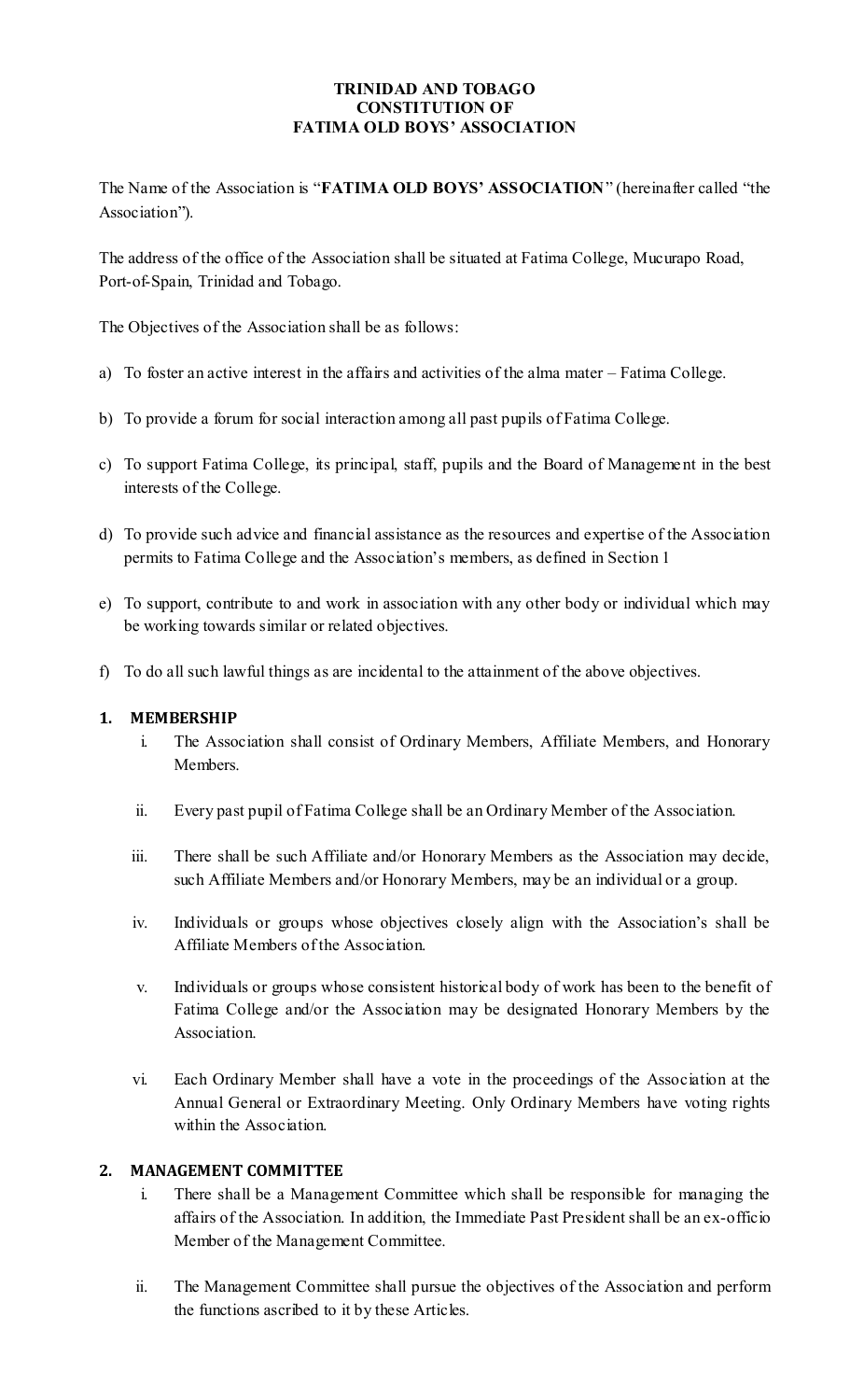- iii. The Management Committee shall regulate its own procedure.
- iv. The Management Committee shall comprise the following elected and ex-officio officers:
	- a) The President
	- b) Senior Vice President
	- c) The Secretary
	- d) VP Strategic Operations
	- e) VP Finance
	- f) VP Sports & Extra Curricular Activities,
	- g) Nine Ordinary members of the Association, Immediate Past President ex-officio member, Historian ex-officio member and Fatima College Teaching Staff Liaison ex-officio member
- v. Within the Management Committee there shall exist an Executive Committee which comprises: the President, Senior Vice President, Secretary, VP Strategic Operations, VP Finance and VP Sports & Extra Curricular Activities. The Immediate Past President shall sit on all Management Committee meetings for advisory purposes only. The President, at his discretion, shall appoint any ordinary Management committee member to the Executive Committee, for a specific time and/or purpose.
- vi. At each Annual General Meeting specific elected posts shall become vacant, based on the under-mentioned formula:
	- a) The following positions would become vacant in the calendar year ending with an odd number.
		- i. The President
		- ii. VP Strategic Operations
		- iii. VP Finance
		- iv. Four Ordinary Members
	- b) The following positions would become vacant in the calendar year ending with an even number.
		- i. Senior Vice President
		- ii. Secretary
		- iii. VP Sports & Extra Curricula Activities
		- iv. Five Ordinary Members
- vii. The President shall be the Chairman of both the Management and Executive Committees and shall represent the Association in the first instance and shall perform such functions as any assigned and/or delegated by the Committees.
- viii. The Senior Vice President shall perform all such functions as may be delegated to him by the Committee or the President and in the president's absence exercise all such powers as are conferred upon the President by these Articles.
- ix. The Secretary shall prepare issue and shall have custody of all records and proceedings of the Association and the Management Committee. The Secretary shall also ensure that all statutory documents are up to date and submitted.
- x. The VP Strategic Operations shall perform all such functions as may be delegated to him by the President. He will be responsible for the execution of the brand enhancement of FOBA, the development of partnerships to further the Executive Agenda, and the maximization of sponsorship revenues to further the FOBA cause.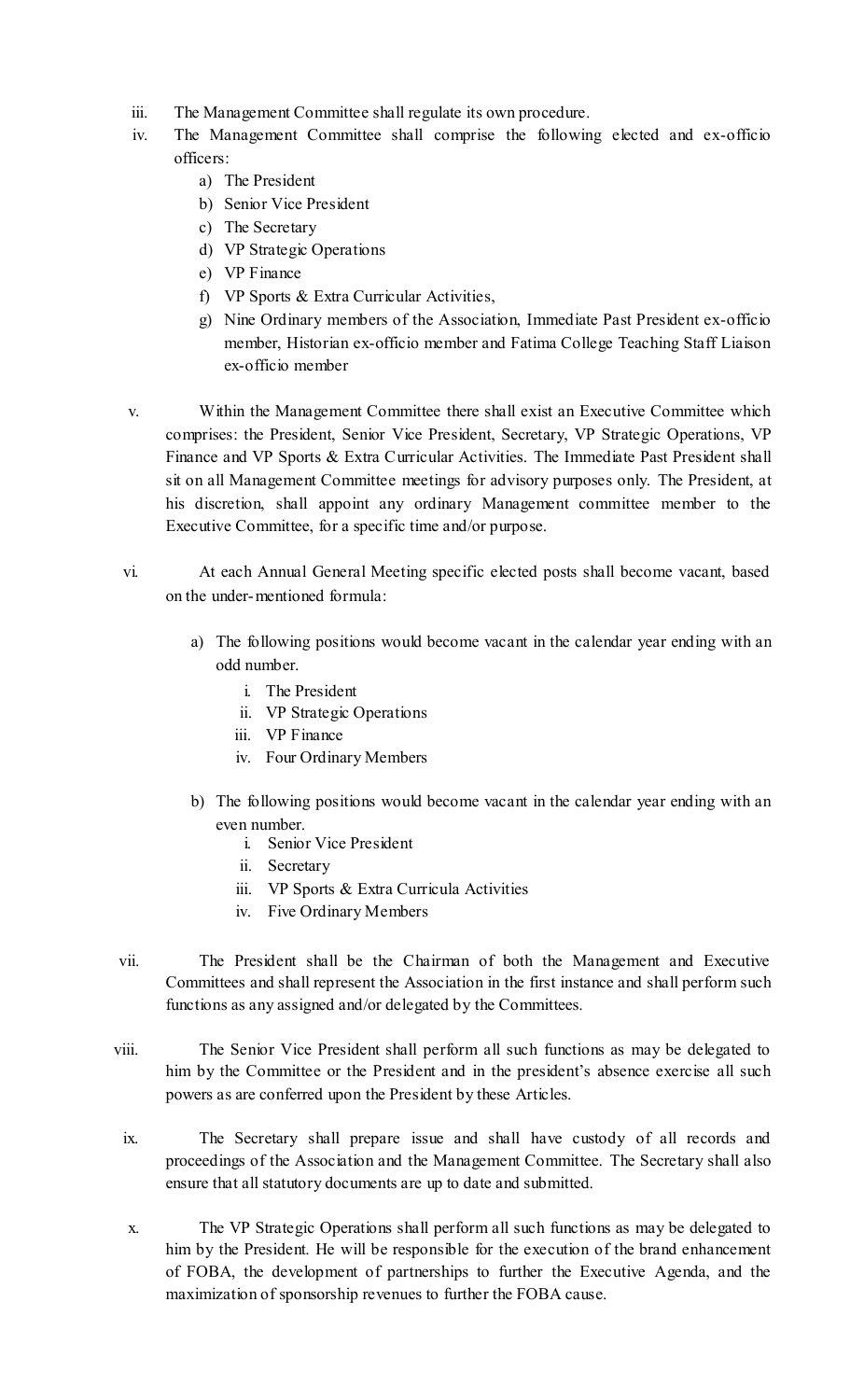- xi. The VP Finance shall prepare and shall have custody of all accounts, books and financial records of the Association and the Management Committee. The VP Finance shall have responsibility for Financial Accounts for the end of the Financial Year as set out in paragraph 9(iv) and producing Management Accounts quarterly as set out in paragraph 9(v).
- xii. The VP Sports & Extra Curricula Activities shall perform all such functions as may be delegated to him by the President and prepare all Fatima Sports Teams for competition, work along with the Sports Master and respective Coaches to ensure the readiness of Fatima Sports Teams. He shall also have oversight into the respective FOBA branded events which are undertaken year over year.
- xiii. The Management Committee shall be elected at the Annual General Meeting of the Association on a rotational basis and shall hold office for a period of one term (two calendar years), after they have been elected whereupon they shall retire, but subject to them not serving more than two terms in any one Executive Member post, offer themselves for re-election.
- xiv. If any member of the Management Committee resigns or for some other reason is unable to serve the entire term of two years, his position shall be declared vacant.
- xv. The Management Committee may fill any vacancy during the course of the year by appointing someone from among the Ordinary Membership. Such an appointment to be effective until the post becomes vacant as defined in clause  $2(vi)$ . Any such appointee shall be eligible to seek re-election and his tenure during the abridged term shall NOT count toward his maximum service of two terms as Executive Committee Member. Should the position in question be that of President, Secretary or VP Finance the elected deputies would automatically assume the role of the vacant position thereby rendering the deputy's position vacant.

xvi.

xvii. The Management Committee may appoint from among themselves or Ordinary Members of the Association, sub-committees for special purposes and may delegate to them such powers as they see fit.

# 3. **SUB-COMMITTEES**

- i. The Management Committee may appoint from among themselves or Ordinary Members of the Association, Sub-Committees for special purposes and may delegate to them such powers as they see fit.
- ii. The Management Committee may appoint such Sub-Committees as it deems fit. There may be at least four (4) or more Sub-Committees of the Management Committee including:
	- a. Alumni;
	- b. Events;
	- c. Benefits and Recognition; and
	- d. Sponsorship
- iii. Each Sub-Committee Chairman shall be elected for one year at the Annual General Meeting and its members shall be recruited and appointed by the Management Committee and/or each Sub-Committee Chairman. . The Sub-Committee Chairmen may be invited to attend meetings of the Management Committee at least every 4 months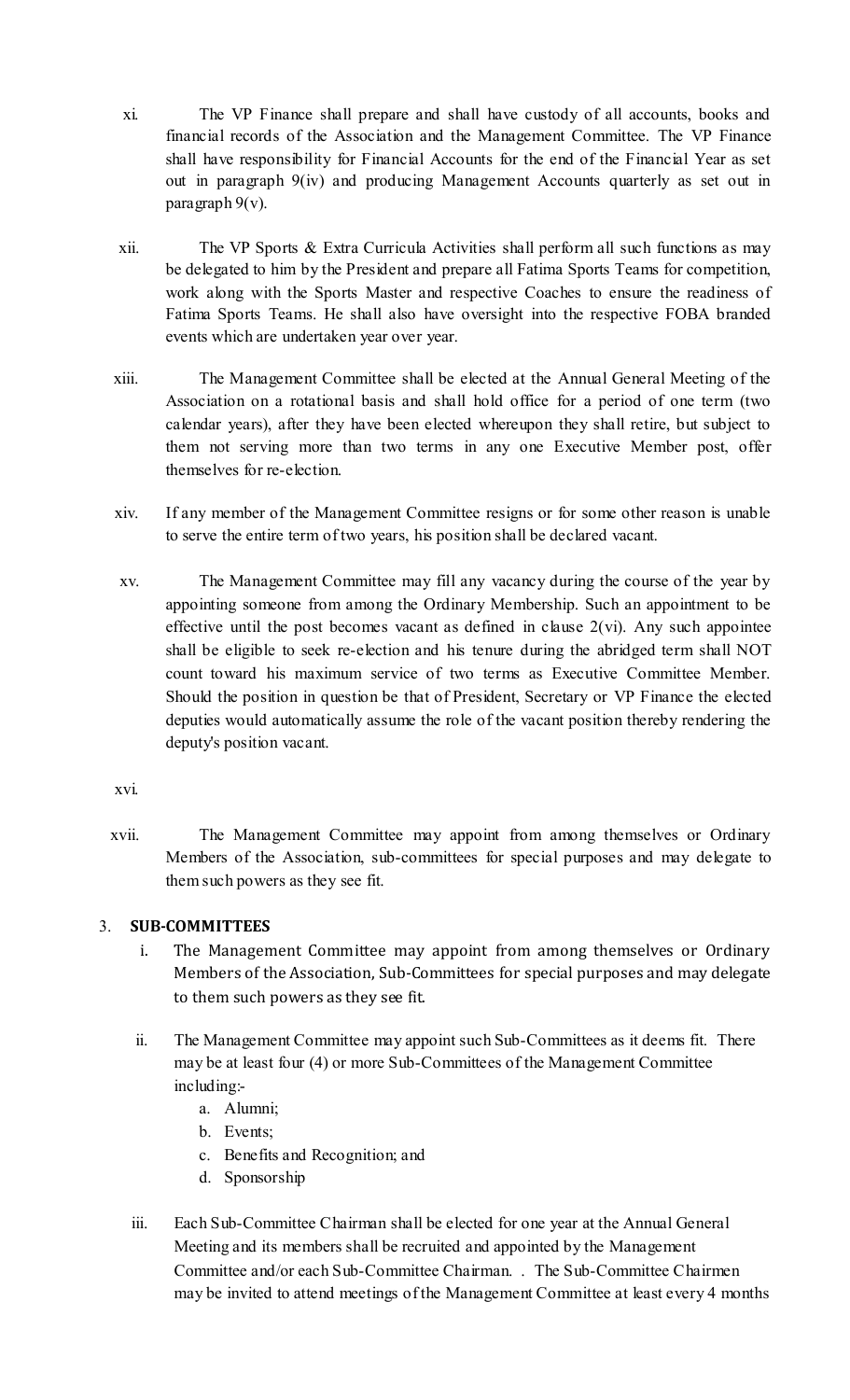to report to the Management Committee on their progress and their projects. Sub-Committee Chairmen do not have a vote on the Management Committee. Sub-Committees are subject to the Management Committee approval in the conceptualization and execution of their projects. Each Sub-Committee shall regulate its own procedure.

## **4. THE ANNUAL GENERAL MEETING**

The Annual General Meeting of the Association shall be held on the 3rd Tuesday in May in each year or on such other day as the Management Committee may determine, and at a time and place to be appointed by the Management Committee, for the following purposes:

- a) To receive from the committee a report for the preceding business year; a balance sheet and a statement of accounts for the *financial* year.
- b) To elect the Management Committee of the Association.
- c) To elect Auditors for the coming year.
- d) To decide on any matters which may be duly submitted to the meeting.

### **5. NOTICE OF BUSINESS**

Any Member desirous of proposing any motion at the Annual General Meeting shall give notice thereof in writing to the Secretary not later than the last day of April in the relevant year.

### **6. EXTRAORDINARY GENERAL MEETING**

The Management Committee may at any time for any special purpose call an Extraordinary General Meeting and shall do so within six weeks after the receipt by the Secretary of a written requisition of any three of their Management Committee members or of any ten Ordinary members, stating the purpose for which the meeting is required.

### **7. NOTICE OF MEETING**

Fourteen days at least before the Annual General Meeting and twenty-one days at least before any Extraordinary General Meeting, a notice of such meeting and of business to be transacted thereat shall be sent to every Member and no business other than that of which notice has been given shall be brought forward at such meeting except with the unanimous approval of the Ordinary Members present, alternatively, such notice may in the discretion of the Management Committee be given to ordinary members by means of advertisement in a local daily newspaper and/or the electronic media.

### **8. QUORUM**

- i. A quorum at any Annual General Meeting of the Association shall be twenty-one (21) Members personally present and entitled to vote.
- ii. A quorum at any meeting of the Management Committee shall be seven (7) Members thereof personally present and entitled to vote.
- iii. Sub-Committees may fix their own quorum and regulate their own procedure.
- iv. a) If no quorum is present at an Annual General Meeting within 30 minutes of the time fixed for the meeting, the meeting shall be adjourned for a week and the members actually present at such adjourned meeting shall be a quorum.

b) If no quorum is present at any Extraordinary General Meeting, it shall be dissolved and no other meeting for the purpose of considering the same motion or a motion substantially similar to that proposed to be moved, shall be summoned without the leave of the Management Committee before the next Annual General Meeting.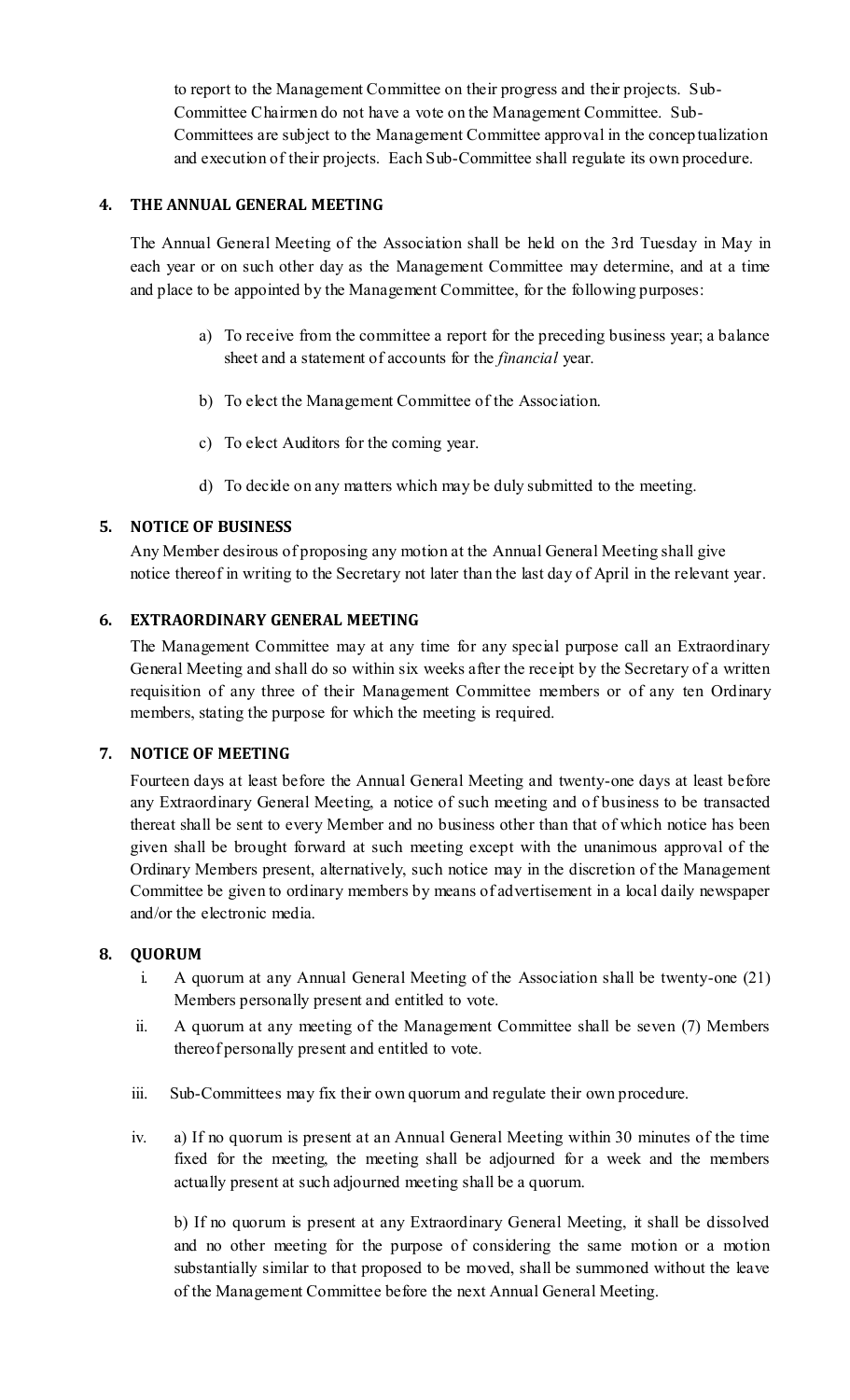### **9. FINANCIAL**

- i. There shall be a Finance Committee which shall be responsible for the approval and the payment of all monies on behalf of the Association. This Committee shall comprise the President, Senior Vice President, VP Finance and Immediate Past President. All Payments must be approved by any two members of the Finance Committee. The finance committee is also responsible for the investments on behalf of the Association.
- ii. True accounts shall be kept of the sums of money received and expended by the Association and the manner in respect of which such receipts and expenditure take place and of the property credits and liabilities of the Association; and subject to any reasonable restrictions as to the time and manner of inspecting the same that may be imposed in accordance with the regulations of the Association for the time being shall be open to the inspection of the ordinary members. Once at least, in every year, the accounts of the Association shall be examined and the correctness of the balance sheet ascertained by two or more ordinary members as defined in paragraph 12 (ii).
- iii. The Financial Year of the Association shall end on the  $31^{st}$  day of March each year, to which date all accounts shall be balanced.
- iv. The Accounts of The Association shall be produced on or before the  $30<sup>th</sup>$  day of April each year, which is 30 days after the end of the Financial Year of the Association.
- v. Management Accounts of the Association shall be produced quarterly and are due 1 week after the end of the associated quarter.
- vi. Donations shall be made payable to FOBA.
- vii. One or more accounts shall be opened in the name of the Association with any of the banks doing business in the Republic of Trinidad and Tobago, and each authorized Officer shall deposit forthwith in such account/s all money received by him on behalf of the Association. Moneys shall be withdrawn only on the signature of any two of the following:

The VP Finance, The President, The Senior Vice-President .

The VP Strategic Operations

#### **10. AUDIT OF ACCOUNTS**

The Accounts of the Association shall be audited annually and submitted to the Annual General Meeting.

- i. At every Annual General Meeting an Ordinary Member of the Association not being a Member of the Management Committee shall be elected to serve as Auditor for the ensuing year.
- ii. A vacancy in the office of the Auditor occurring during the year shall be filled by the Management committee.
- iii. The Audit of Accounts of the Association will be due on the  $15<sup>th</sup>$  day of May each year, two weeks after the deadline for delivery of the Accounts of the Association .

### **11. MINUTES**

Accurate minutes of the proceedings of the Association and of the Management Committee shall be kept by the Secretary.